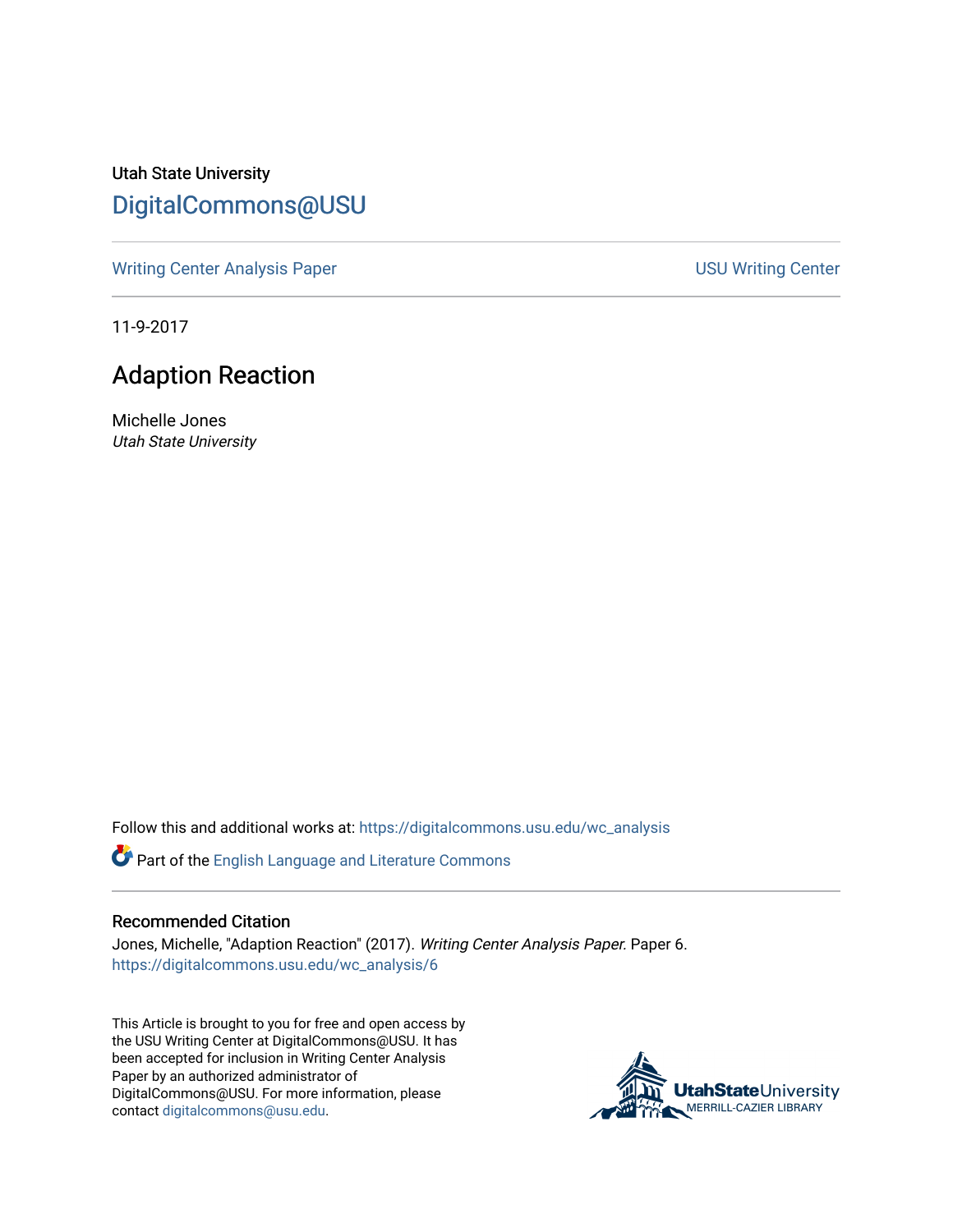Michelle Jones Writing Center Analysis Paper 11/9/17

## Adaption Reaction

"And then the *chickens* choose which of them is a person and which of them is food! It's perfect!" the student says. I smile at him, not quite getting it.

"Maybe I can just show you the video?" he suggests.

I agree, though we are already far off the rails of the typical Writing Center appointment I've been taught to expect. The video begins and I quickly turn the volume down, trying to keep the raucous voices of animated chickens away from the ears of the other tutors and clients.

My experience with the Writing Center has helped me realize the importance of being adaptable, both in tutoring and in teaching. Though it sometimes requires me to stray off the beaten path of the ideal tutoring session script, being able to adapt to the specific needs of students allows me to be a more helpful and successful tutor. By watching other tutors, I have learned some generally applicable tutoring and teaching skills, like being invested. The one-on-one time spent with various clients at the Writing Center has helped me realize the importance of adapting my role between teaching and tutoring. I've developed a more nuanced and empathetic view of what my students' and clients' needs may be, even when unspoken. I have applied this in my conferences and teaching to be a more effective and adaptable teacher.

Each tutor that I observed followed the same tutoring script, with only the student and paper topic changing. This is not to imply that the sessions weren't successful or helpful to the student; all but one of them was in my estimation. Each tutor saw a student that was there for an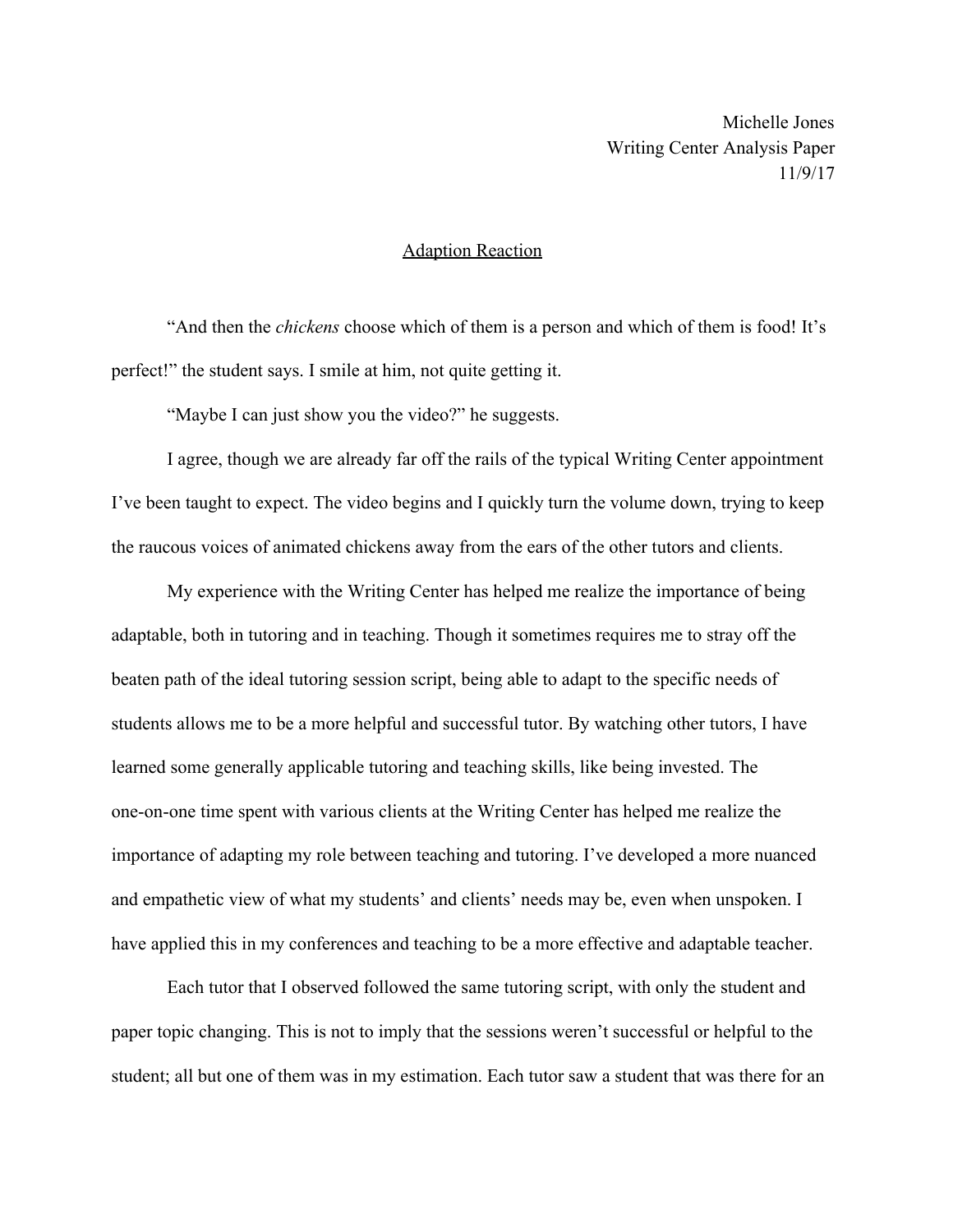English 1010 or an English 2010 paper. As what is probably the bulk of the Writing Center's visitors, the prescribed script is tailored to assist these types of papers. The majority of students that I have seen have been there for classes outside of 1010 and 2010, and so I found I couldn't mimic the tutors I observed to the same extent as I could for students visiting from 1010 and 2010.

The tutors I observed did demonstrate broader skills that I have been able to apply more universally to my tutoring sessions. The less successful tutor that I observed seemed disengaged and rushed. The other tutors I saw, however, seemed genuinely interested in the client and their paper. There was a stark contrast in the sense of collaboration and connection that appeared in the session based on how amiable and invested the tutor seemed. The tutors also displayed empathic listening, which I saw helped the students come to their own conclusions rather than the tutor telling them their own opinion. I've tried to adopt the positive and invested attitude as well as empathic listening to all of my own sessions, regardless of who comes in or what their paper is.

Many of the sessions that I've tutored have been relatively unconventional. One of the first students I had come in simply wanted to help me clarify the prompt given to her. I gave her my interpretation (being sure to clarify that it was just my interpretation) and once I had, she left. Though I barely helped her with the initial writing steps, the student was assisted with what she needed and left satisfied. Another client specifically wanted me to proofread his paper for grammatical errors because of his teacher's harsh grading policy. Though we had time to address some of the larger content or organizational issues that were present in his paper, I shifted my attention to the bottom of our focused triangle because that's what the student needed. The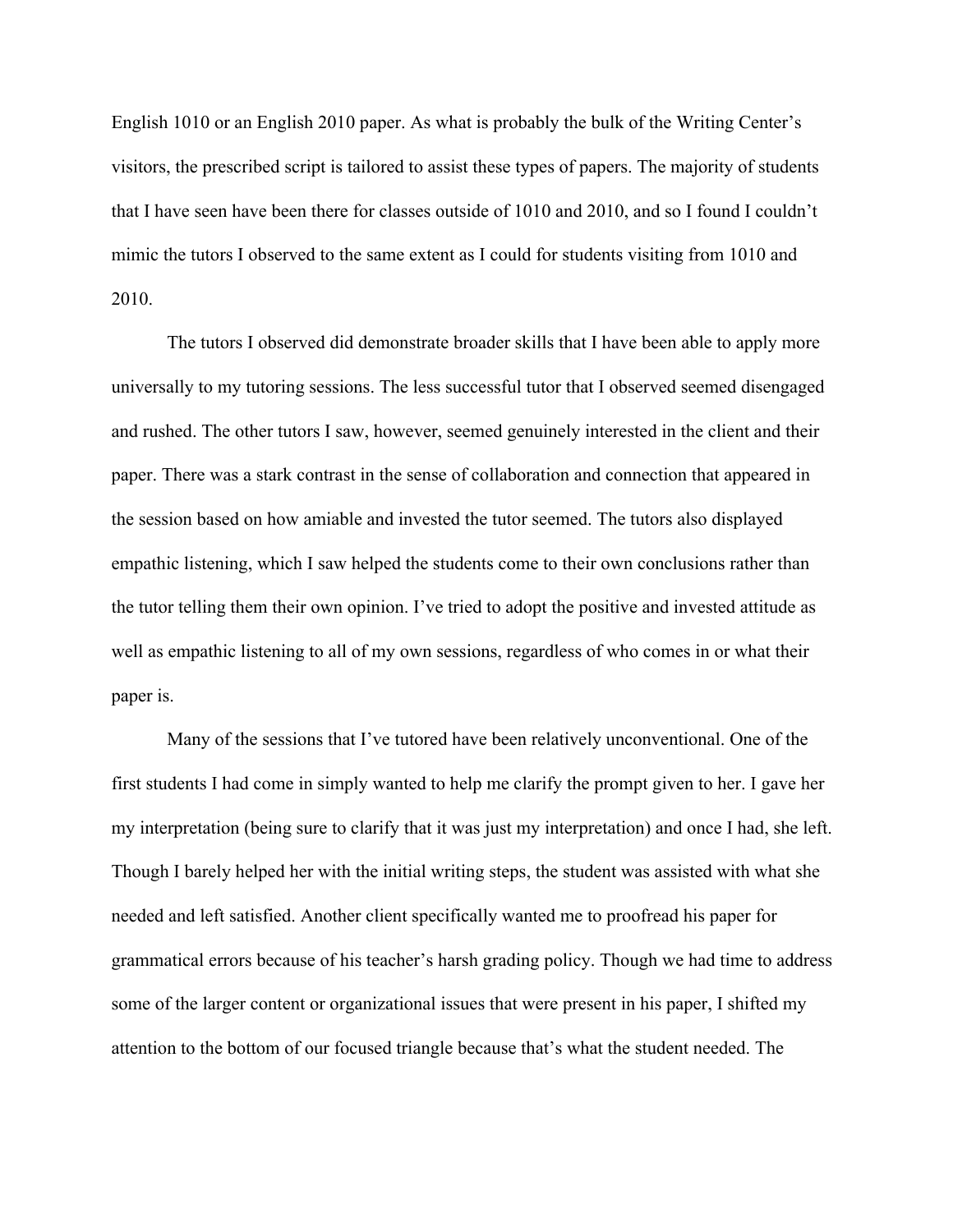student seemed very worried about his paper at the beginning of the session, but by going through it with him and discussing the grammatical errors that we found, he seemed a lot more confident by the end of the session.

Another time I had to stray from the traditional script is when a student came in to work on a genre experiment. Though she was there for her English 1010 class, she wasn't working on an essay but on a resume and cover letter. The student was confused about the requirements of the cover letter, and I had to spend several minutes explaining them to her and giving her examples. The student didn't have a draft to work on, so we ended up brainstorming connections between potential jobs and her past experiences. The student seemed ill-acquainted with either genre, and I struggled with telling her the answers instead of allowing her to come to her own conclusions. By the end of the session, the student seemed to have a better understanding of what the genres were like and what content she could write about.

My most memorable tutoring session was when a young man came in needing brainstorming help with a paper. His prompt was to use an outside source to discuss a topic covered in his ethics class. He had the source he wanted to use--a clip from animated black comedy BoJack Horseman--but wanted help choosing which ethical topic he would use. It quickly became clear that I would be unable to help him without context. After some fruitless explaining, the student suggested that we watch the clip together. Though this seemed out of the norm for a tutoring session, I assented. This helped put me on the same page so I could better understand and assist him.

This tutoring session also made the need for me to adapt between my roles of being a teacher and a tutor clear. If I were in a teaching context, I would feel comfortable sharing my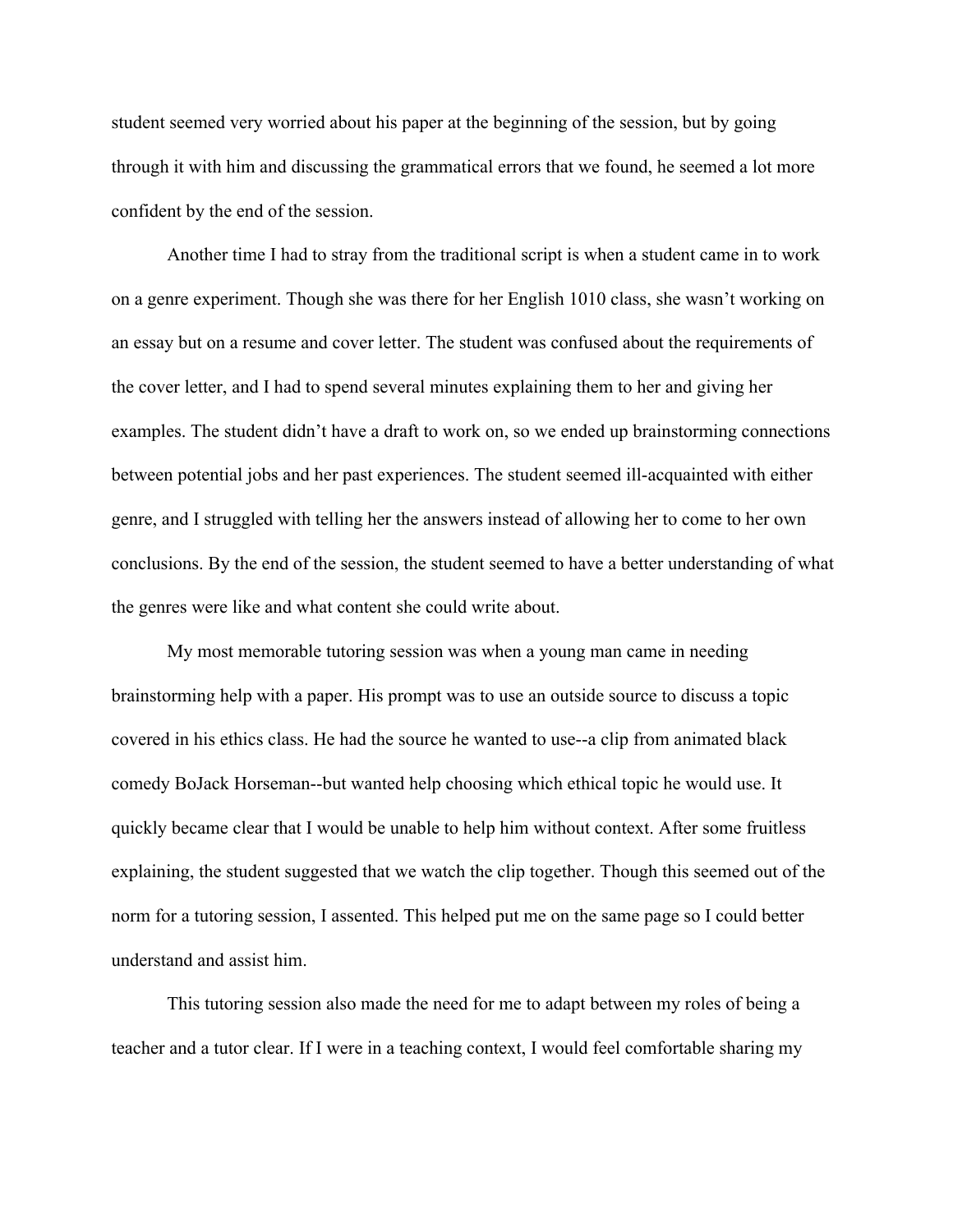opinion on what topic fit the best, however I didn't want to tell him what I thought was best in my role as a tutor. It was very difficult to navigating helping him develop his ideas while not prompting him too much in any direction. Though I think I ended up revealing some of my bias, we eventually came to a place where he was confident in his topic and the connections to the video.

The tutoring requirements of being on my toes and willing to change my original plans has translated well to my classroom. I've learned to gauge those I am tutoring to see where they are at and if I need to change what I am doing to adapt to them. In my class, I will sometimes run into my students being unprepared for class or stuck on choosing a topic. Though they often don't tell me, I've learned to pick up on their situation and ask questions to find exactly where they're at. In these moments, I have found it is best to be empathetic towards the students and adapt to their needs rather than trying to force my lesson plan forward. Allowing my students time to brainstorm a new topic or alternative discussion questions has ultimately been the most helpful for their learning and writing, which is my goal as a teacher.

 My experiences with the Writing Center have allowed me to see the value of adaptability. In a tutoring context, I've seen how sometimes unconventional methods are needed for the student to feel satisfied with their session. Tutoring has also helped me realize the importance of being adaptable between the different roles in my life, particularly between my role as a teacher and as a tutor. Because of my tutoring experiences, I am more attuned to the needs of my students, and have been able to utilize my adaptability to better serve them as a teacher.